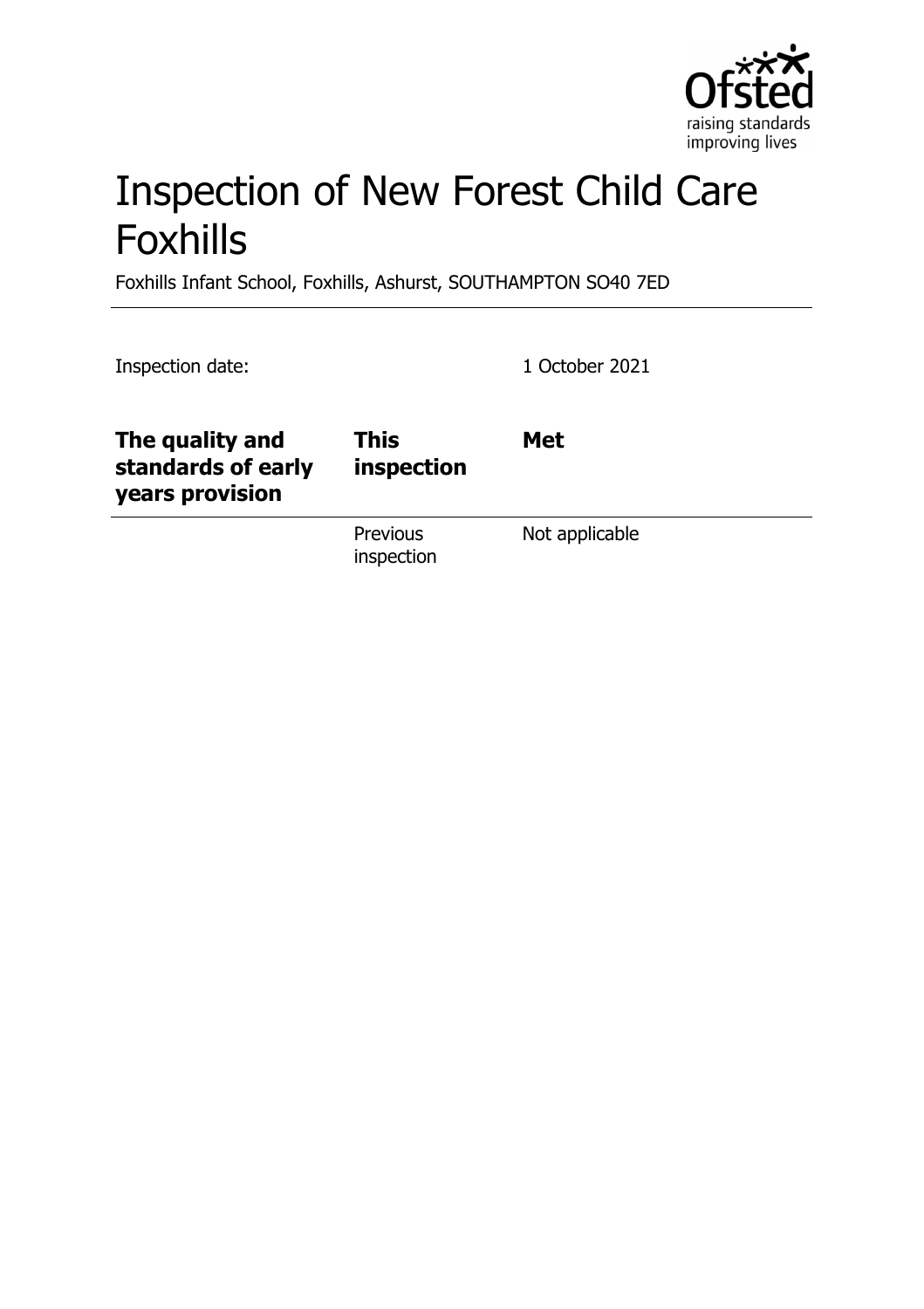

# **What is it like to attend this early years setting?**

#### **This provision meets requirements**

The staff are very kind and nurturing and children of all ages look forward to attending the club. For example, younger children greet staff with enthusiasm. They eagerly talk about their day as they walk through the school to their base room. Older children receive a warm welcome by staff on arrival and demonstrate high levels of self-esteem. All children welcome visitors into their setting and are keen to tell the inspector about the many activities they take part in. They comment that they particularly enjoy the craft and art activities and the wonderful outdoor spaces that they can use each day.

Children are independent and eagerly select the games or toys that they want to play with. Younger children choose art materials and discuss the characters they are drawing with interest. The older children take a vote and decide together what they would like to do. They use their imaginative skills as they play active games with their peers. Children behave well. They show high levels of compassion and listen to the ideas of others. When small disputes occur, staff sensitively support children, to help them resolve their minor conflicts in a kind way. This helps children to learn important future life skills. Throughout the session, children show they care about their friends. There is a constant sound of joyful discussions.

#### **What does the early years setting do well and what does it need to do better?**

- $\blacksquare$  Staff know children well. They plan activities of interest and provide a range of materials and resources for children to be creative with. For example, children made their own play dough and had great fun experimenting with flour and water. They focused intently and showed high levels of curiosity as they explored the changing textures, making ice cream cones and chocolate milkshakes.
- $\blacksquare$  Staff give children time to express their ideas and do not interrupt them unnecessarily. This helps to build on children's friendships. For example, children expressed their own views and played cooperatively with their peers as this activity evolved throughout the session.
- $\blacksquare$  The manager values her good relationship with parents. She shares information, for example, through daily discussions, digital messages and social media to ensure continuity of care. Parents are highly complimentary about the staff and the wide range of activities they provide. They comment on how much their children enjoy attending the club and how staff support children's well-being by talking to them about any worries or problems they may have.
- $\blacksquare$  The manager deploys staff well to ensure the effective supervision of children. Staff know when to take action to minimise any risks to children and carry a walkie talkie to communicate messages to one another. They encourage children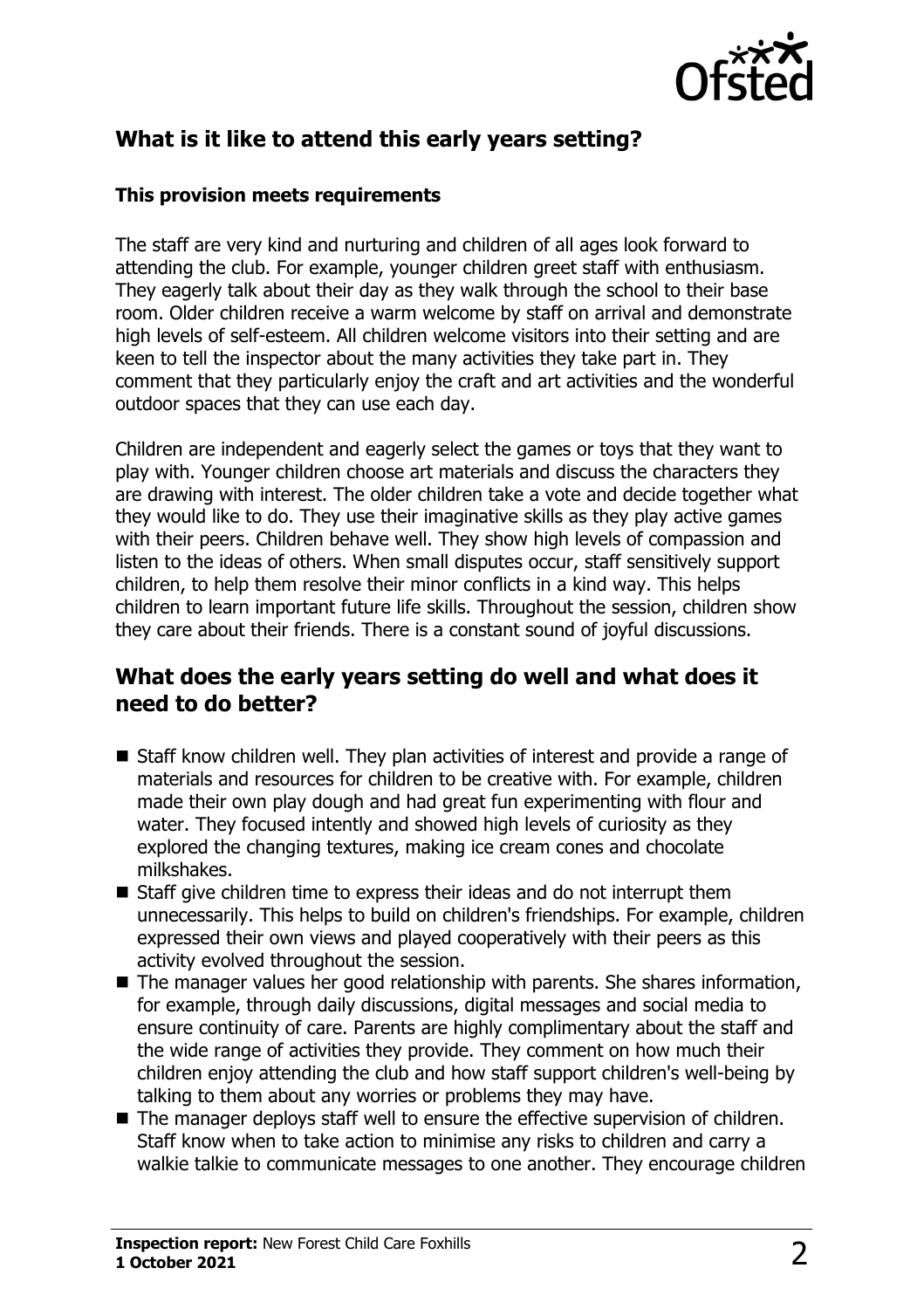

to think about their own personal safety. For example, children understand they must not use the outdoor play apparatus when it is wet.

- $\blacksquare$  The manager makes thorough evaluations of the service that she provides. For instance, she has introduced a children's council to help seek information about children's individual thoughts and acts on their ideas to improve activities at the club. The manager recognises she could build on this area even further, in particularly for those children new to the club. For instance, there are fewer opportunities for children to share information on their home experiences and cultural backgrounds with staff and their new friends.
- $\blacksquare$  Staff comment that they enjoy working at the club and feel supported. They benefit from ongoing professional development opportunities to improve their knowledge and skills.
- $\blacksquare$  The manager effectively uses feedback from staff at the host schools to help benefit children. She ensures that she knows what the children are learning about in school and helps them to continue their interests at the club.
- $\blacksquare$  Children know their routines well. They wash their hands on arrival at the club, collect their plate and engage in conversations as they sit down ready for their healthy snack. Staff make good use of group talks, such as at snack time, to help children think about the importance of about being healthy. For example, they engage children in discussions about the importance of regular exercise and making balanced food choices. Children recall running around the golden mile track within the school grounds and discuss the different fruits they enjoy with their yogurts.

# **Safeguarding**

The arrangements for safeguarding are effective.

The manager and staff have a good understanding of safeguarding and the procedures to follow to help protect children from harm. They know what to do if they become concerned about the conduct of a colleague. Staff use rigorous risk assessments to ensure children's safety and hygiene throughout their time at the club. When collecting children from school, staff supervise them well. The provider has robust safer recruitment and induction processes to help ensure the continued suitability of staff.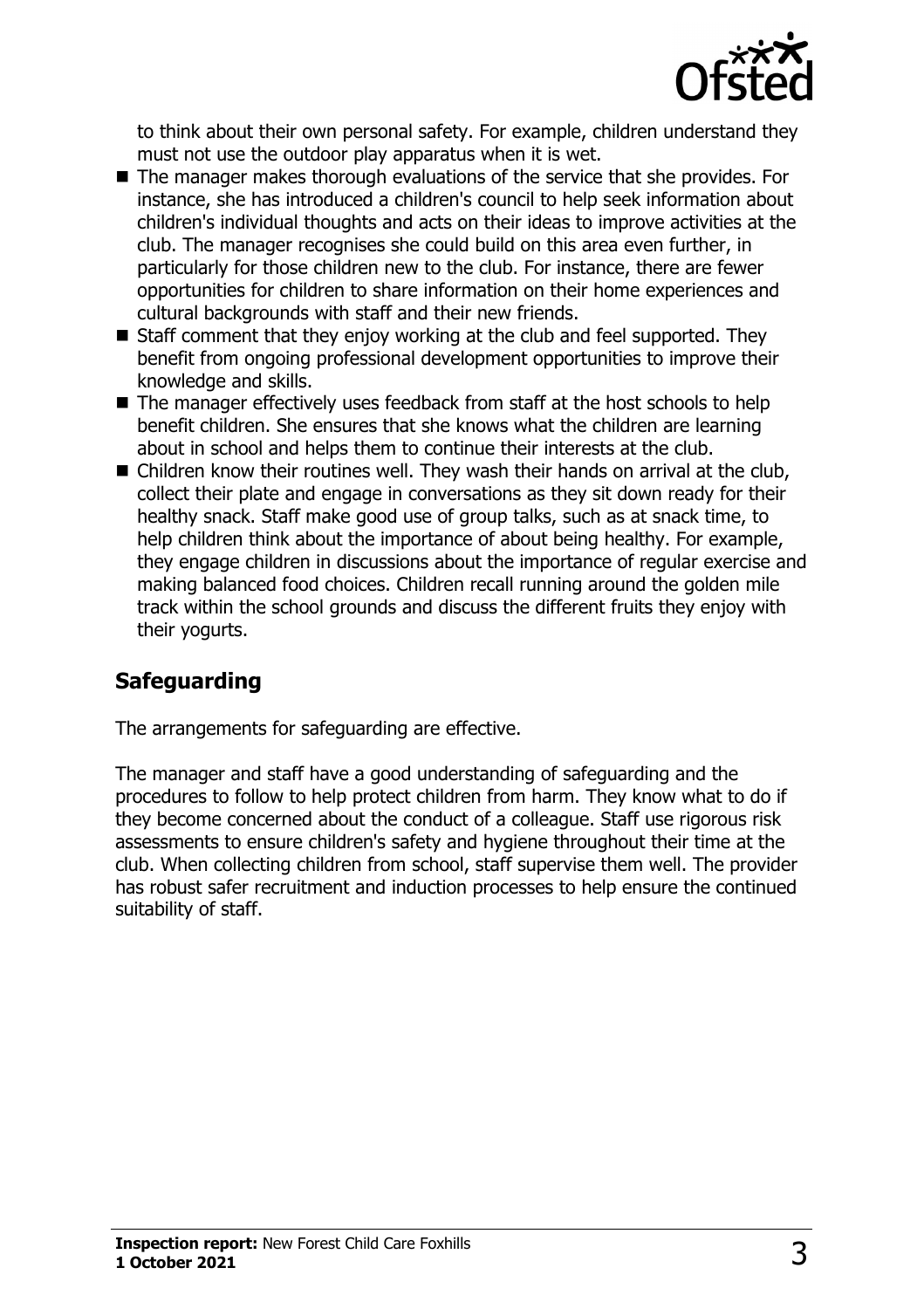

| <b>Setting details</b>                              |                                                                                      |
|-----------------------------------------------------|--------------------------------------------------------------------------------------|
| Unique reference number                             | EY547358                                                                             |
| <b>Local authority</b>                              | Hampshire                                                                            |
| <b>Inspection number</b>                            | 10104341                                                                             |
| <b>Type of provision</b>                            | Childcare on non-domestic premises                                                   |
| <b>Registers</b>                                    | Early Years Register, Compulsory Childcare<br>Register, Voluntary Childcare Register |
| Day care type                                       | Out-of-school day care                                                               |
| Age range of children at time of<br>inspection      | 4 to 11                                                                              |
| <b>Total number of places</b>                       | 40                                                                                   |
| <b>Number of children on roll</b>                   | 127                                                                                  |
| Name of registered person                           | New Forest Child Care CIC                                                            |
| <b>Registered person unique</b><br>reference number | RP901830                                                                             |
| <b>Telephone number</b>                             | 07795 468382                                                                         |
| Date of previous inspection                         | Not applicable                                                                       |

## **Information about this early years setting**

New Forest Child Care Foxhills registered in 2017. It is located in Foxhills, Hampshire and provides out-of-school care during term time on Monday to Friday, from 7.30am to 9am, and from 3pm to 6pm. The setting employs three staff to work with the children, of whom two hold appropriate qualifications at level 3 and above.

## **Information about this inspection**

#### **Inspector**

Jane Franks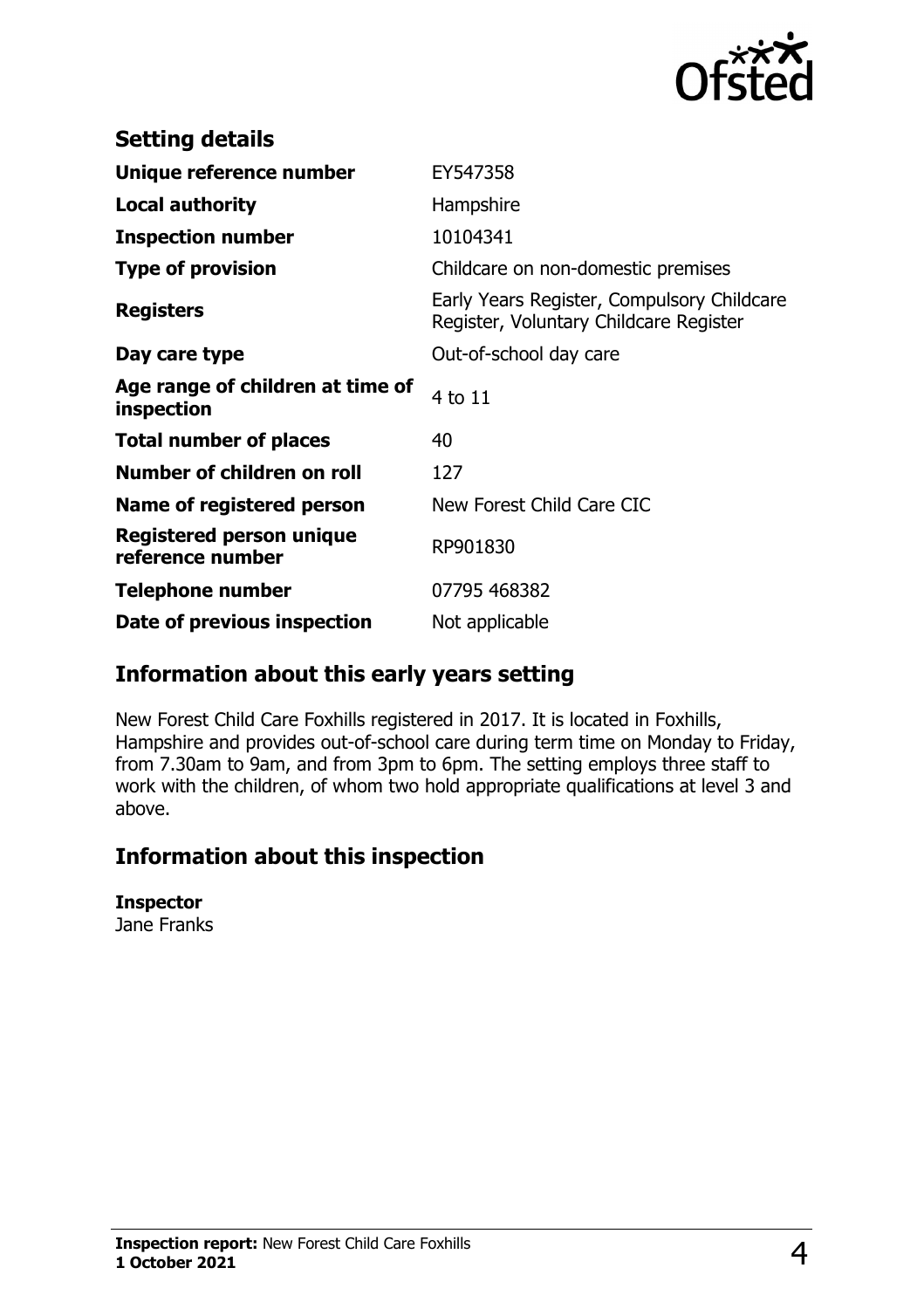

#### **Inspection activities**

- $\blacksquare$  This was the first routine inspection the provider received since the COVID-19 (coronavirus) pandemic began. The inspector discussed the impact of the pandemic with the provider and has taken that into account in their evaluation of the provider.
- $\blacksquare$  The inspector held discussions with staff and managers to consider their understanding of the safeguarding and welfare requirements.
- $\blacksquare$  Parents spoke to the inspector and gave their views about the service they receive.
- $\blacksquare$  The inspector viewed all areas of the premises used by the children.
- The inspector looked at relevant documentation, such as the setting's safeguarding procedures and evidence of the suitability of staff working at the club.

We carried out this inspection under sections 49 and 50 of the Childcare Act 2006 on the quality and standards of provision that is registered on the Early Years Register. The registered person must ensure that this provision complies with the statutory framework for children's learning, development and care, known as the early years foundation stage.

If you are not happy with the inspection or the report, you can [complain to Ofsted](http://www.gov.uk/complain-ofsted-report).